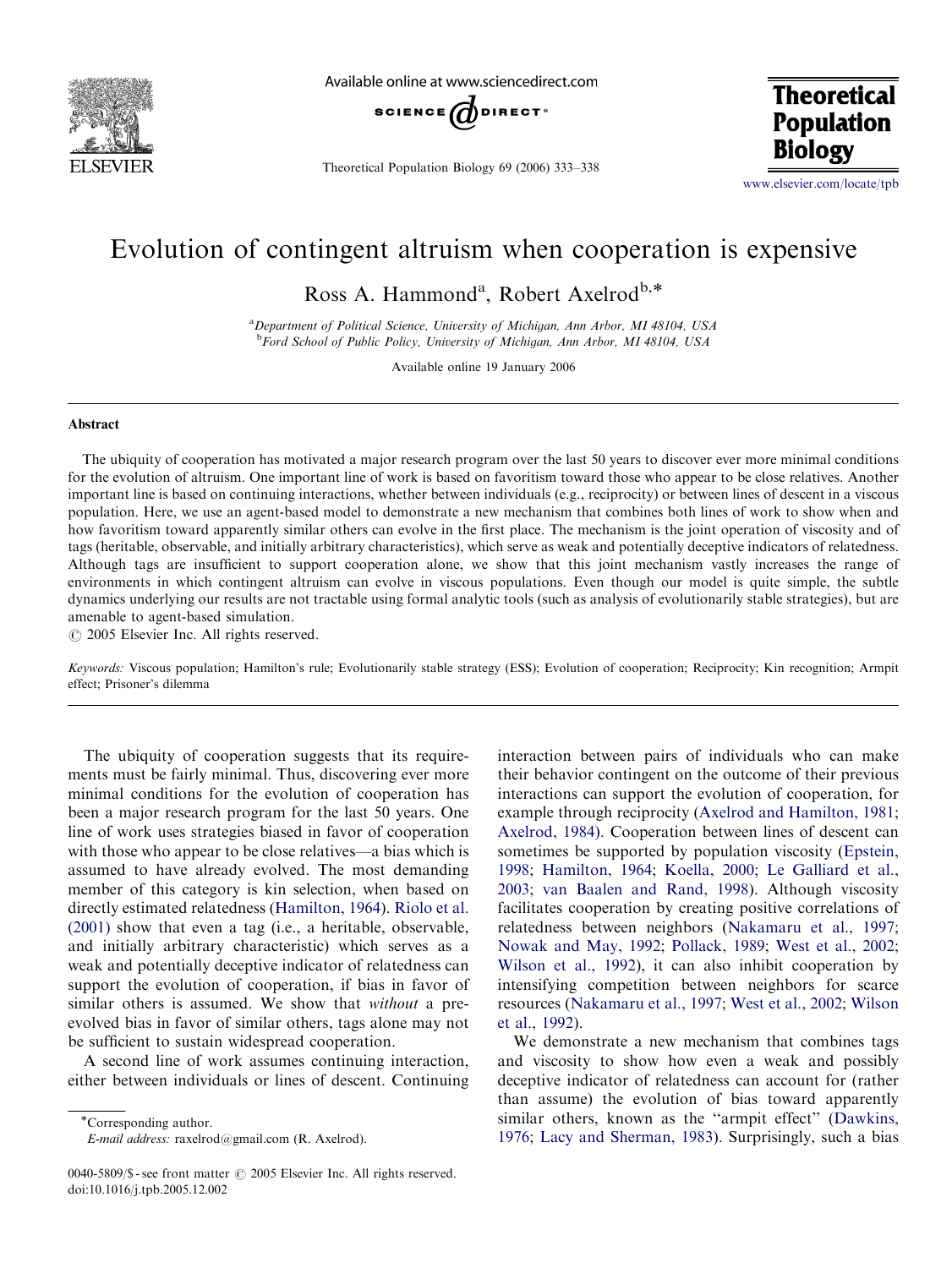does not become widespread without viscosity. We also show how tags and viscosity together can support the evolution of contingent altruism even when cooperation is expensive.

To model this mechanism, we combine a population structure governed by viscosity with strategies that can allow altruism to be contingent on the tags of others. The novel aspect of this combination is that strategies coevolve with the tags on which they are contingent, while the social environment of each individual is also evolving. This coevolution is not included in previous theories of kin recognition ([Crozier, 1986](#page-5-0); [Reeve, 1989;](#page-5-0) [Ratnieks, 1991](#page-5-0); Frank, 1998; [Agrawal, 2001](#page-5-0); [Lehmann and Perrin, 2002](#page-5-0); but see also [Hochberg et al., 2003\)](#page-5-0).

Allowing such co-evolution means that the reliability of both tags and proximity as indicators of relatedness varies endogenously in the model. In other words, history matters—the "fitness" of a given type of individual depends on the history of evolution as reflected in its current social environment. This represents an important category of real biological dynamics, for example in sessile cnidarians [\(Grosberg and Quinn, 1989](#page-5-0); [Grafen, 1990](#page-5-0)).

The co-evolution of strategies and tags also means that many common analytic techniques cannot be applied to the model. For example, evolutionarily stable strategy (ESS) techniques generally rely on mean-field, pair-wise, classbased, or neighborhood approximations to assess the ''fitness'' of categories of individuals (e.g., [Taylor and](#page-5-0) [Frank, 1996](#page-5-0); [Proulx, 2000](#page-5-0)). In our model, these approximations are not sufficient since an assessment of ''fitness'' at any particular time depends not just on the characteristics of an individual, but also on events distant in time and space that helped determine the individual's current social environment. Estimation techniques used for analytic approximation of dynamics under viscosity (e.g. [van](#page-5-0) [Baalen and Rand, 1998;](#page-5-0) [van Baalen and Jansen, 2002](#page-5-0)) are also insufficient, since they apply to strategies of altruism that are neither pair-wise nor contingent. We will also show that the spatial dynamics we discover in our model are subtle enough to make any pair-based approximation inadequate. Therefore, we will use an agent-based simulation to study all but our simplest models. This simulation technique allows us to explore the entire dynamic history of many populations, and to account for the co-evolution of heritable tags, strategies based on those tags, and population structure.

Any explanation for the evolution of cooperation requires both environmental beneficence and individual capability. The beneficence of the environment is determined not only by the magnitude of the cost (i.e. the expense) that must be borne to provide a given benefit to another, but also by the correlation pattern of who interacts with whom. An individual's capabilities are measured in part by how refined is its ability to detect and exploit meaningful cues in its social and physical environment. To explore the potential for the evolution of altruistic strategies and cooperative behavior under a range of environmental beneficence and individual capability, we employ a sequence of models using the common paradigm of asexual reproduction based on degree of success in pairwise Prisoner's Dilemmas [\(Axelrod and Hamilton,](#page-5-0) [1981;](#page-5-0) [Axelrod, 1984;](#page-5-0) [Epstein, 1998](#page-5-0); [Koella, 2000](#page-5-0); [Le](#page-5-0) [Galliard et al., 2003](#page-5-0); [Riolo et al., 2001\)](#page-5-0).

We start with a Null Model with no individual ability to exploit cues, and no structure in the environment. The Null Model thereby rules out any strategy based on kinship or reciprocity. Each individual is either an altruist who always cooperates or an egoist who never cooperates. Without any pattern of who interacts with whom, individuals simply meet at random. As expected, these conditions are not sufficient to attain the emergence of cooperation.

We next consider a Viscosity Model that adds some structure to the environment by giving each individual a specific location and making interaction and reproduction local. We show that viscosity can be sufficient for the emergence and maintenance of cooperation, but only if the level of viscosity is very high, and if the environment is benign enough to allow a given benefit to be provided at relatively low cost.

We call our third model the Tag Model. Instead of viscosity, this model gives each individual the capacity to detect and condition its behavior on a tag that provides only rudimentary information about the other's phenotype. The tag takes the form of a single heritable trait which we call ''color''. Since there is no linkage between color and strategy, observing whether another individual has ones own color provides no direct information about the unobservable traits that determine the other's strategy. With the ability to distinguish among only four colors, the tags provide a weak and possibly deceptive indicator of relatedness. We show that without a built-in bias, discrimination based on such a tag is not sufficient to support cooperation. The reason is that even the weak cue about relatedness that such a tag may provide is undermined as soon as a line of unrelated ''cheaters'' evolves the same tag, a possibility not always included in previous models of altruism based on tags (e.g. [Traulsen and Claussen, 2004\)](#page-5-0).

Finally, we consider the Viscosity and Tag Model, combining the conditions in which viscosity provides structure to the interactions, and in which an individual can condition its behavior on the other's tag. We show that under these conditions, cooperation can emerge and be maintained even when it is quite costly, when viscosity is not total, or when the only capability is the ability to distinguish a few types of an arbitrary trait that is not linked to strategy. We also show that altruists can not only invade a population of egoists, but can eventually dominate such a population as well.

We now implement each of these four models and compare their performance. Although our first model can be approximated analytically, our final model is not analytically tractable. We therefore formulate the four models as a sequence of agent-based simulations, starting with the Null Model.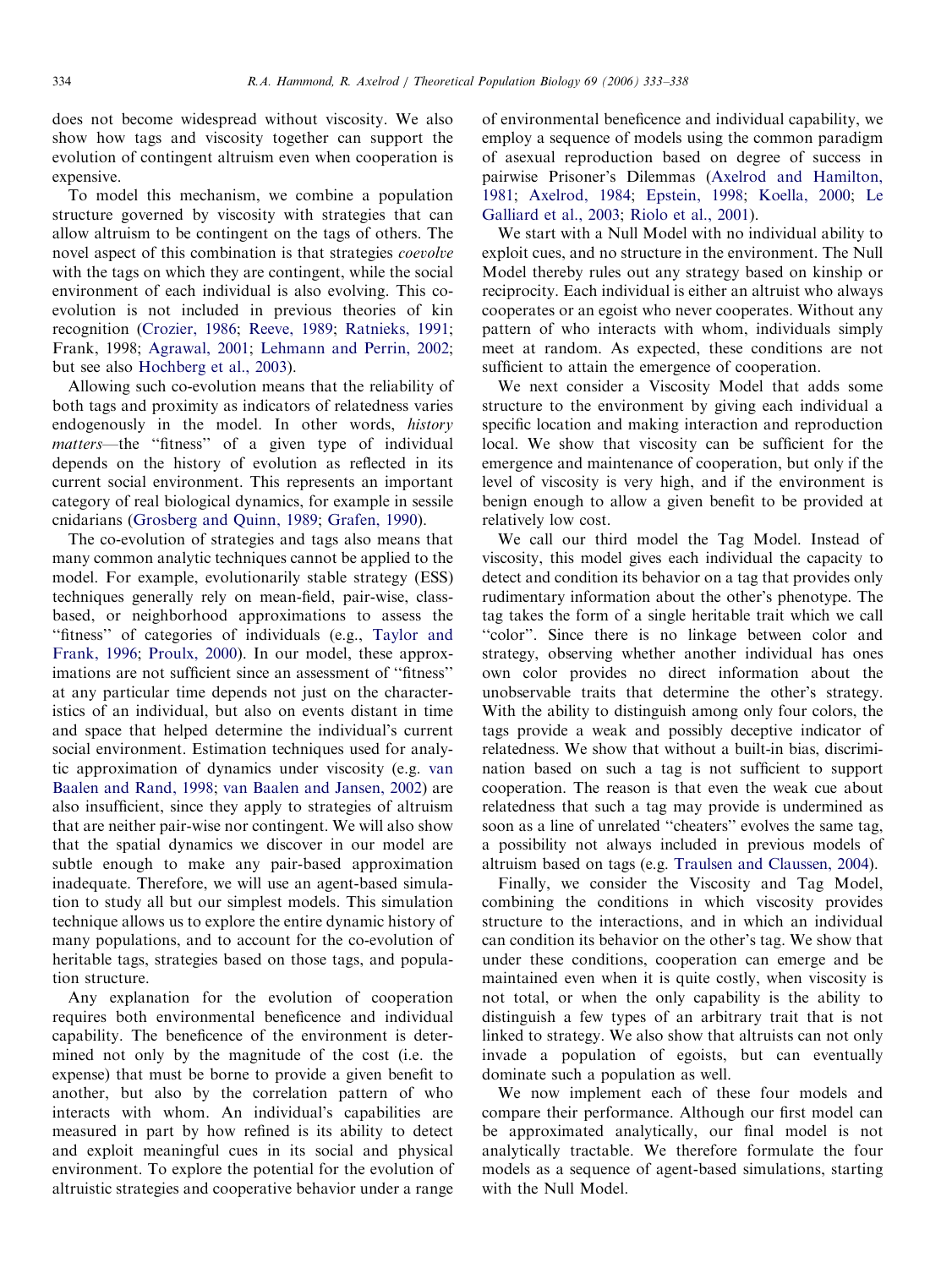<span id="page-2-0"></span>In the simulation of the Null Model, the lack of environmental structure means interaction is strictly at random. Likewise, the lack of individual capacity for contingent behavior means that only two strategies are possible: being an altruist who always cooperates or an egoist who never cooperates. The simulation begins with an empty environment. Each time period consists of four stages: immigration, interaction, reproduction, and death.

- 1. A single immigrant with a random strategy enters.
- 2. Each agent achieves a potential to reproduce, Z. At the beginning of each period an agent has the same initial  $Z = Z_0$ . Each agent is paired with another agent chosen at random to interact in a one-move Prisoner's Dilemma. Thus, on average, an agent will play two such games each period: once through its own pairing, and once by another agent's pairing. Altruists give help and pay a cost, c, for each donation. Egoists do not give help. Receiving help has a benefit, b. For altruists, the average potential to reproduce is  $\overline{Z}_A = Z_0 + 2(bp - c)$ and for egoists it is  $\overline{Z}_E = Z_0 + 2bp$ , where p is the proportion of altruists in the population. In the simulation, the standard values of these parameters are  $Z_0 = 12\%, c = 1\%, b = 3\%.$
- 3. Each agent is chosen in a random order and given a chance to reproduce with probability equal to its Z, provided that the population is below the environment's carrying capacity of 2500. Reproduction is asexual and consists of creating an offspring who receives the strategy of its parent, with a mutation rate  $m = 0.5\%$ .
- 4. Each agent has a 10% chance of dying, making room for future offspring.

This first model, with no viscosity, can be estimated analytically by calculating the expected number of new altruists  $(N_A)$  and new egoists  $(N_E)$  each round and solving for the condition in which proportions of each strategy in the population are stable. For example, the total number of new altruists in each round,  $N_A$ , includes un-mutated offspring of altruists, mutated offspring of egoists, and a 50% chance that the immigrant for the round is an altruist. Given a mutation rate of  $m$ , an immigration rate of  $i$ , and a proportion of altruists  $p$  this gives:

 $N_A = \overline{Z}_A p(1-m) + \overline{Z}_E(1-p)m + i/2.$ Likewise,

$$
N_E = \overline{Z}_E(1-p)(1-m) + \overline{Z}_A p m + i/2.
$$

The simulation and the analytic approximation agree that with the given parameters, the proportion of altruists falls to just less than 5% (Table 1 row a). The failure of cooperation is not surprising since there is nothing to counter the fact that an egoist always tends to have more offspring than an altruist.

We now add some structure to the population by localizing interaction and reproduction to create a Viscosity Model. As in the Null Model, agents are either altruists

## Table 1

Population structure, environmental austerity, and individual capability all affect whether altruism can emerge and be maintained

|                                         | % Altruists    | % Donations  |
|-----------------------------------------|----------------|--------------|
| a. Null model                           | $4.6 + 0.3$    | $4.6 + 0.3$  |
| b. Viscosity model                      | $74.4 + 1.2$   | $75.3 + 1.1$ |
| High cost<br>c.                         | $13.7 + 1.2$   | $14.0 + 1.2$ |
| Low viscosity<br>d.                     | $43.9 + 2.5$   | $44.4 + 2.5$ |
| e. Tags model                           | $22.0 + 1.8$   | $14.5 + 0.7$ |
| f. Viscosity and tags model             | $89.0 \pm 0.7$ | $74.2 + 0.5$ |
| High cost<br>g.                         | $68.0 + 1.5$   | $56.1 + 1.2$ |
| Low viscosity<br>h.                     | $78.4 + 1.2$   | $57.5 + 0.9$ |
| i.<br>Weakened indicator of relatedness | $86.8 + 0.6$   | $78.1 + 0.5$ |
| Inaccurate perception<br>$\mathbf{1}$   | $88.0 + 0.6$   | $69.1 + 0.5$ |
| All egoist start<br>k.                  | $90.7 + 0.5$   | $77.1 + 0.8$ |

Population viscosity (i.e. causing all interactions to be local rather than random) is sufficient for the dominance of the altruist strategy (row a versus b). Viscosity does not sustain cooperation in an austere environment where the cost of helping is 2/3 rather than 1/3 of the benefit of receiving help (b, c, and [Fig. 1\)](#page-3-0). In addition, the viscosity itself must be high because if only half the interactions are random rather than local, altruism no longer dominates the population (b, d). The ability to detect phenotypic similarity of tags is not sufficient by itself (e), but does allow the evolution of altruism in a viscous population to emerge (f), even when the environment that is austere (c, g) or the viscosity is low (d, h). Moreover, in a viscous population, tags can support altruism even with weakened individual capability to distinguish only two rather than four tags (i) or 10% of the perceptions of tag similarity are inaccurate (j). Altruists can also invade (by mutation) an initially full lattice populated entirely by egoists, without the need for immigration (k). All models are run to stability and use standard parameters unless otherwise indicated. Standard parameters are: 1% as the cost of giving help (relative to 3% as the benefit from receiving help), 4 colors of tags, 0.5% mutation rate per trait, 1 immigrant per time period,  $50 \times 50$  lattice size. Each case is replicated 10 times. Data are averaged over the last 100 periods in runs of 2000 periods. The range shown is plus or minus the standard error. The first column gives the percentage of the population that uses an altruist strategy (either contingent or pure). The second column shows the percentage of behavioral choices that are donations.

or egoists and interact in one-move Prisoner's Dilemmas. However, agents are now situated in a space of  $50 \times 50$ sites, with wrap-around borders so that each site has exactly four adjacent neighbors. Instead of choosing pairs of interacting agents at random, each pair of adjacent agents interacts (with both given a chance to donate). Reproduction and death are as before, except that offspring are created only if they can be placed in an empty site adjacent to the parent. This creates competition for a scarce resource, namely space for offspring.<sup>1</sup> Simulation results show that the Viscosity Model supports the evolution of cooperation if the environment is sufficiently benign in terms of a low cost/benefit ratio (Table 1 rows a and b, and [Fig. 1](#page-3-0) line a). This result is generally consistent with previous work showing that the cooperation-enhancing effects of viscosity can overcome the cooperation-retarding effects of crowding only when

<sup>&</sup>lt;sup>1</sup>For a similar model with tags, but without local competition, see [\(Axelrod et al., 2004](#page-5-0)).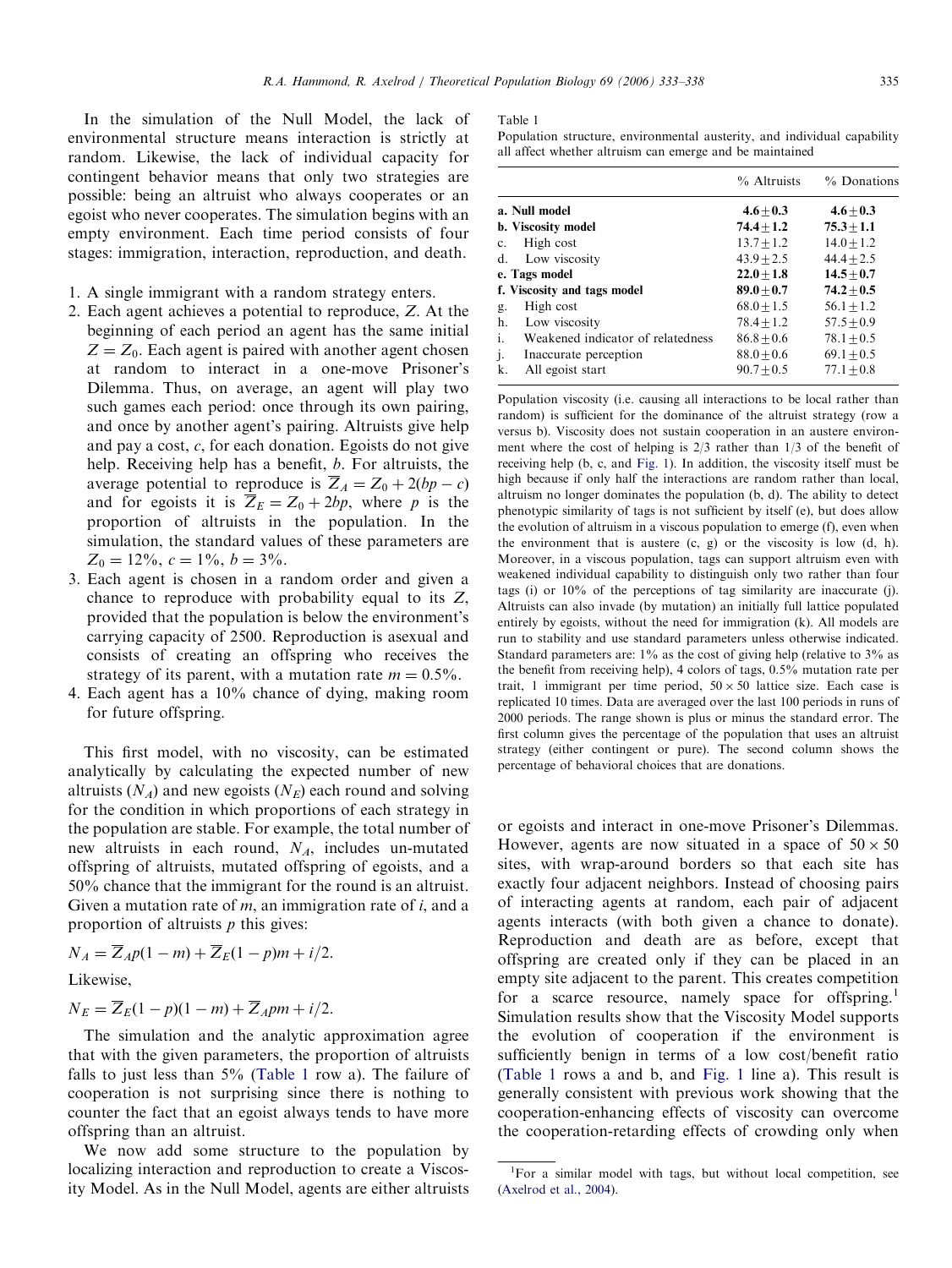<span id="page-3-0"></span>

Fig. 1. Altruism as a function of environmental austerity measured in terms of the ratio of cost (c) to benefit (b), with viscosity alone (line a) and with both viscosity and tags (line b). Adding tags to viscosity allows a given level of altruism to be maintained in more austere environments. For example, the arrow indicates that the addition of tags allows altruists to be sustained at 50% of the population in a substantially more austere environment.

the environment is sufficiently benign [\(van Baalen and](#page-5-0) [Rand, 1998](#page-5-0)), although the full dynamics of the simulation are difficult to capture using analytic techniques for reasons discussed above. Next, we return to the Null Model and instead of adding population structure, we enhance the agents themselves. In particular, we give an agent the capacity to condition its behavior on an observable characteristic of the agent with whom it is interacting. Wanting to make this capacity quite limited, we create a Tag Model in which an agent can distinguish among only four ''colors'' of a single heritable tag. We limit the usefulness of the tag by assigning colors at random to the immigrants. Most important, the individual's tag is not linked to its strategy. Without such linkage, an observed tag provides only a weak, and possibly even deceptive, indicator of relatedness. Previous work has shown that such tags can support cooperation if individuals are assumed to favor automatically those who are similar to their own type [\(Riolo et al., 2001\)](#page-5-0).

In the Tag Model, we do not make this assumption instead, we allow strategies that preferentially favor similar others and those that do not. In the Tag Model, an agent has both a tag, and a strategy that can take account of another's tag. This means that each individual agent now has three heritable traits, each with an independent mutation rate of 0.5%. The first trait specifies which of the four colors of tag the agent has. The second and third traits specify the agent's strategy. The second trait specifies whether the agent cooperates or not when meeting another agent of its own color. The third trait specifies whether the agent cooperates or not when meeting an agent of a different color. Together, the second and third traits specify one of four possible strategies—including pure altruism (cooperate with all others) and contingent altruism

(cooperate with only those who share your color). Since the tags and strategies are not linked and only tags are observable, the model allows for the possibility of ''cheaters'' who receive help from others of the same color while providing help to no one at all. Without a preevolved bias in favor of similar others, we find that tags alone are insufficient to sustain high levels of cooperation: with a cost/benefit ratio of one-third, only 22% of agents are altruists of either type ([Table 1](#page-2-0) row e). Moreover, the bias assumed in previous work on tags ([Riolo et al., 2001](#page-5-0)) and the ''armpit effect'' [\(Lacy and Sherman, 1983](#page-5-0)) does not evolve in the Tag Model, where it occurs in less than onefifth of the population.

Our final model, the Viscosity and Tag Model, achieves high levels of cooperation by the mechanism of combining environmental structure and individual capacity. Fig. 1 shows that adding tags to viscosity increases the level of cooperation at any given level of environmental austerity, and that tags allow a given level of altruism to be maintained in more austere environments. For example, when viscosity alone is present, the cost per donation can be no greater than 47% of the benefit in order to support altruism in at least half the population. With the addition of tags, the same level of altruism can be supported when the cost per donation is as high as 78% of the benefit. In an austere environment where the cost of cooperation is twothirds (rather than one-third) of the benefit, the ability to discriminate based on tags can even be necessary for the maintenance of cooperation ([Table 1](#page-2-0) rows c vs. g).

The success of altruism in the Viscosity and Tag Model is robust to a wide range of other parameter changes and variations in the model. With the standard parameters, 89% of the population are altruists ([Table 1](#page-2-0) row f). When any of the following demographic parameters are either halved or doubled, at least 83% of the population are altruists: lattice width (which governs maximum population size), and the rates of immigration, mutation, and mortality.<sup>2</sup> Altruism is also robust to lower levels of viscosity ([Table 1](#page-2-0) rows h vs. d) and to weaker indicators of relatedness (row i). Altruism is just as dominant in a variant of the model in which an agent can distinguish all four colors (rather than just distinguishing between its own color and all other colors). Surprisingly, the results are also not very sensitive to the possibility that an agent will occasionally misperceive whether the other agent in the interaction has the same color (row j). Most importantly, altruists even invade and dominate a population of egoists without the benefit of immigration or an initially empty lattice (row k).

The simulation results also show that, with tags and viscosity, the most common strategy is contingent altruism (more than 76% of agents, compared to 25% if selection had been neutral) even though no bias toward similar others is built in to the model. Contingent altruism

<sup>2</sup> Data on these and other variants of the model are available at [www.umich.edu/](http://www.umich.edu/~axe/ExpensiveCooperation.htm)[axe/ExpensiveCooperation.htm](http://www.umich.edu/~axe/ExpensiveCooperation.htm)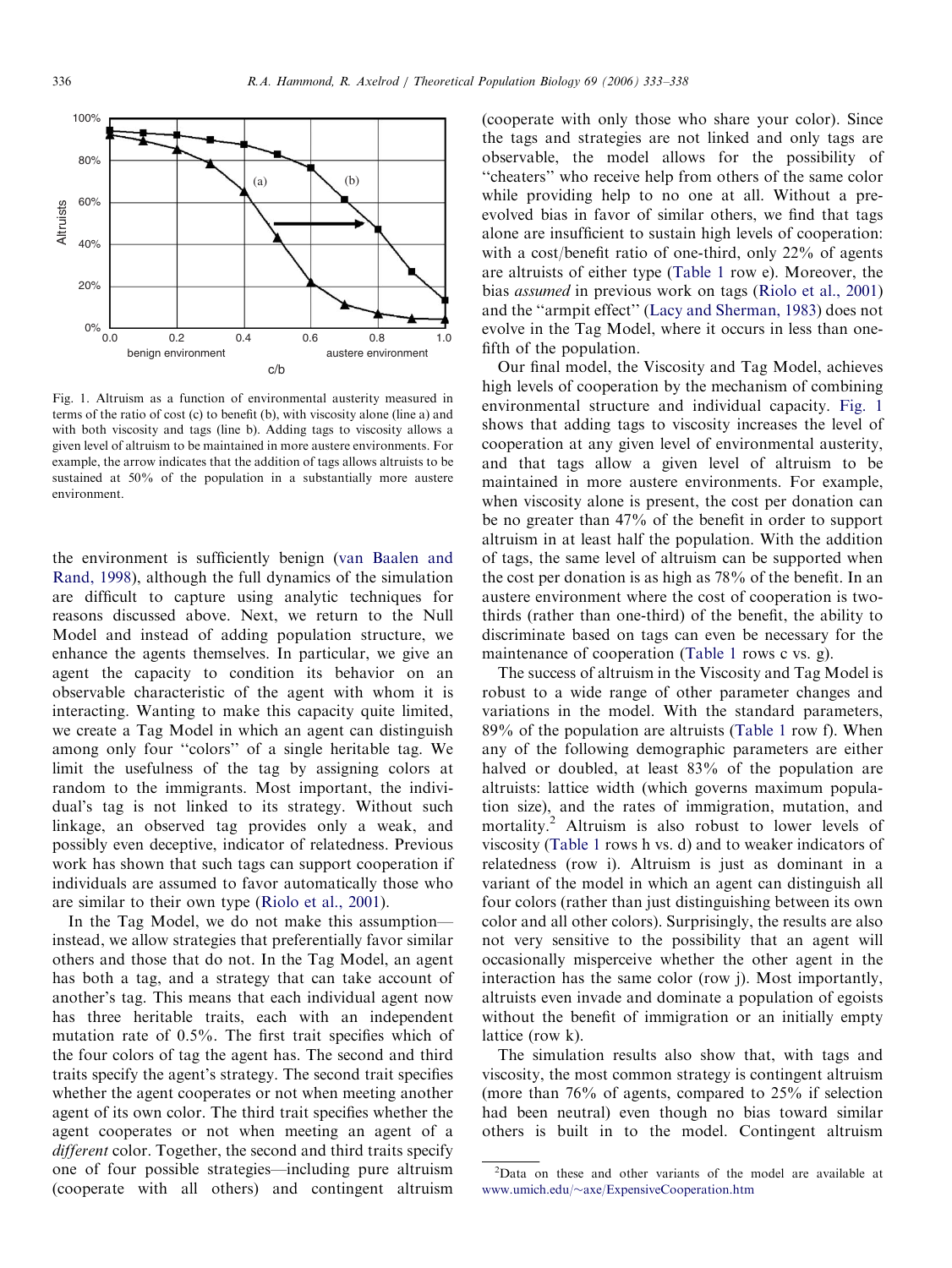<span id="page-4-0"></span>

Fig. 2. A typical run of the viscosity and tag model after 100 periods (A) and 2000 periods (B). The four tag types are represented as shades of gray. In the early periods of the run (A), the scattered immigrants create regions of similar agents. By time (B), altruists dominate with an average of about 89% of the population in ten runs. Contingent altruists (shown here as horizontal lines) comprise on average about 76%, and pure altruists (vertical lines) another 13% of the population. Egoists (diagonal lines sloping up to the right), and the strategy of donating to dissimilar others (diagonal lines sloping down to the right) comprise only 9% and 2%, respectively. See text for explanation of the dynamics. A color movie of a typical run is available at [umich.edu/](http://umich.edu/~axe/vtmovie.htm) $\sim$ [axe/](http://umich.edu/~axe/vtmovie.htm) [vtmovie.htm](http://umich.edu/~axe/vtmovie.htm)

supports a high level of actual cooperative behavior (74% of interactions), because contingent altruists tend to have the same tag as most of their neighbors.

In the early periods of a typical run (Fig. 2a), the scattered immigrants create regions of similar agents. Once the space is nearly full (Fig. 2b), the dynamics are governed by what happens when regions with different attributes grow enough to become adjacent to each other. These dynamics can be analyzed in terms of regions of contiguous agents having the same color and strategy. The most important dynamic is that a region of contingent altruists will tend to expand at the expense of a region of a different color comprised of any one of the other three strategies. In this way, ''cheaters'' of one color are suppressed by contingent altruists of a different color, and egoists are kept in check.

To illustrate the advantage of contingent altruists over the other three competing strategies, consider the case of egoists. Contingent altruists have an advantage over egoists of any different color in competing for an empty space at the border between regions. The reason for this advantage is that a contingent altruist on the border will receive donations from others in its region, while egoists on the border do not receive any donation from other egoists. Fig. 3 shows a segment of the map that has only two kinds of agents: blue contingent altruists and red egoists. Let  $n$  be the number of neighbors who are an agent's own color. For a blue contingent altruist, the potential to reproduce in this case is  $Z_0 + n(b-c)$ , while for a red egoist the potential to reproduce is simply  $Z_0$ . So, given  $n>0$  and  $b>c$ , blues do

|    | ${\rm CA}$   | ${\rm CA}$      | $\mathbf E$    |
|----|--------------|-----------------|----------------|
| CA | CA           | CA <sub>2</sub> | $\mathbf E$    |
|    | ${\rm CA}_1$ |                 | $\mathbf{E}_1$ |
| CA | ${\rm CA}$   | $\mathbf{E}_2$  | $\mathbf E$    |

Fig. 3. A region of contingent altruists dominates a region of egoists of a different color. In this example, the contingent altruists have one color and the egoists have another. The four individuals labeled  $CA_1$ ,  $CA_2$ ,  $E_1$ , and  $E_2$  are in competition to fill the empty space between them.  $CA_1$  has two neighbors of its own type with whom it exchanges donations. The result is that CA<sub>1</sub>'s potential to reproduce increases by  $2(b-c)$ , where b is the benefit from receiving a donation and  $c$  is the cost of giving a donation. The same is true for  $CA_2$ . In contrast, both  $E_1$  and  $E_2$  give no donations and receive none. The result is that their potential to reproduce is unchanged from its initial value. Since  $b>c$ , CA<sub>1</sub> and CA<sub>2</sub> have a better chance than  $E_1$  or  $E_2$  to have an offspring fill the empty cell between the regions. The result is that the contingent altruist region grows at the expense of the egoist region of a different color.

better than reds. The blues will therefore tend to expand into empty spaces between the regions, at the expense of the red egoists.